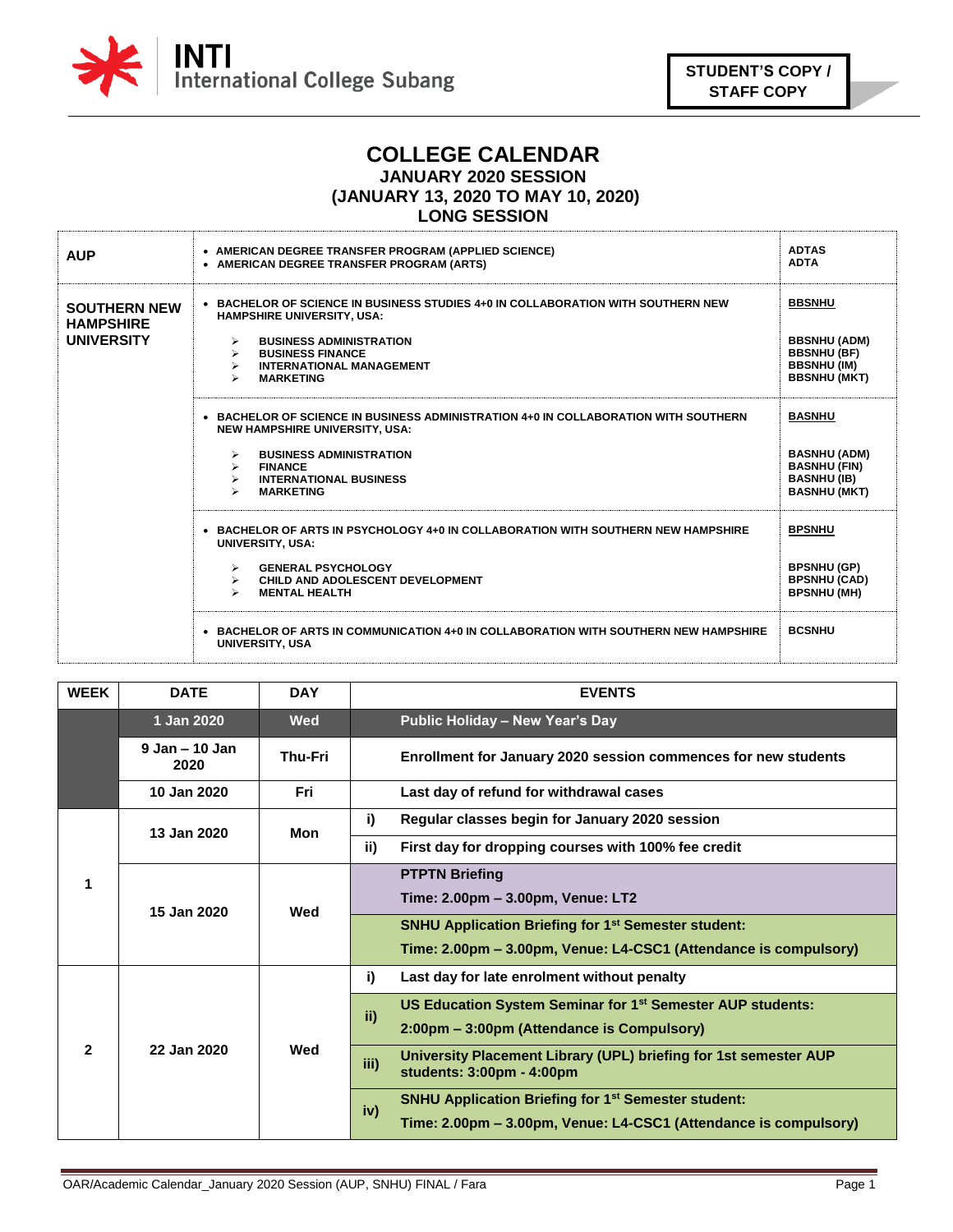

### **COLLEGE CALENDAR JANUARY 2020 SESSION (JANUARY 13, 2020 TO MAY 10, 2020)**

#### **LONG SESSION**

| <b>WEEK</b>  | <b>DATE</b>                | <b>DAY</b> | <b>EVENTS</b>                                                                                                                         |                                                                                                                                      |
|--------------|----------------------------|------------|---------------------------------------------------------------------------------------------------------------------------------------|--------------------------------------------------------------------------------------------------------------------------------------|
| $\mathbf{2}$ | 23 Jan 2020                | Thu        | Starting date for late enrolment fee of RM300                                                                                         |                                                                                                                                      |
|              | 24 Jan 2020                | Fri        | i)<br>Last day for dropping courses with 100% fee credit                                                                              |                                                                                                                                      |
|              |                            |            |                                                                                                                                       | Last Day for Add/Drop without "W"<br>ii)                                                                                             |
|              | 25 - 26 Jan 2020           | Sat - Sun  | <b>Public Holiday - Chinese New Year</b>                                                                                              |                                                                                                                                      |
|              | 27 Jan 2020                | Mon        | Replacement Public Holiday - Chinese New Year                                                                                         |                                                                                                                                      |
|              | $27$ Jan - $2$ Feb<br>2020 | Mon - Sun  | <b>College Holiday - Chinese New Year Break</b>                                                                                       |                                                                                                                                      |
|              | 27 Jan 2020                | Mon        | First day of drop with "W" (No Fee Refund Allowed)<br>i)                                                                              |                                                                                                                                      |
| 3            |                            |            | First day for dropping courses with 50% fee credit<br>ii)<br>(WITH SPECIAL APPEAL ONLY)                                               |                                                                                                                                      |
|              |                            |            | First day of submission of late admission appeal form for new student<br>iii)<br>application                                          |                                                                                                                                      |
|              |                            |            | First day of submission of student's academic appeal form (AO-12) for<br>iv)<br>new student who have applied but not enrolled earlier |                                                                                                                                      |
|              |                            |            |                                                                                                                                       | First day of submission on student's academic appeal form (AO-12) for<br>V)<br>continuing student's enrollment                       |
| 4            | 5 Feb 2020                 | Wed        | <b>PTPTN Briefing</b><br>i)<br>Time: 2.00pm - 3.00pm, Venue: LT1                                                                      |                                                                                                                                      |
|              |                            |            | <b>Seminar on US University Application for Fall 2020 intake:</b><br>ii)<br>$2:00 \text{pm} - 3:00 \text{pm}$                         |                                                                                                                                      |
|              |                            |            | iii)<br><b>Auto Drop</b>                                                                                                              |                                                                                                                                      |
|              | 6 Feb 2020                 | Thu        | First Day for Auto drop student to re-enroll after full payment of semester<br>and a late payment charge of RM300                     |                                                                                                                                      |
|              | 7 Feb 2020                 | Fri        | Last day for dropping courses with 50% fee credit<br>i)<br>(WITH SPECIAL APPEAL ONLY)                                                 |                                                                                                                                      |
|              |                            |            | ii)<br>Last day of application of Admissions with Appeal                                                                              |                                                                                                                                      |
|              |                            |            |                                                                                                                                       | Last day of submission of late admission appeal form for new<br>iii)<br>student application                                          |
|              |                            |            |                                                                                                                                       | Last day of submission of student's academic appeal form (AO-12) for<br>iv)<br>new student who have applied but not enrolled earlier |
|              |                            |            |                                                                                                                                       | Last day of submission on student's academic appeal form (AO-12)<br>V)<br>for continuing student's for enrolment                     |
|              | 8 Feb 2020                 | <b>Sat</b> | <b>Public Holiday - Thaipusam</b>                                                                                                     |                                                                                                                                      |